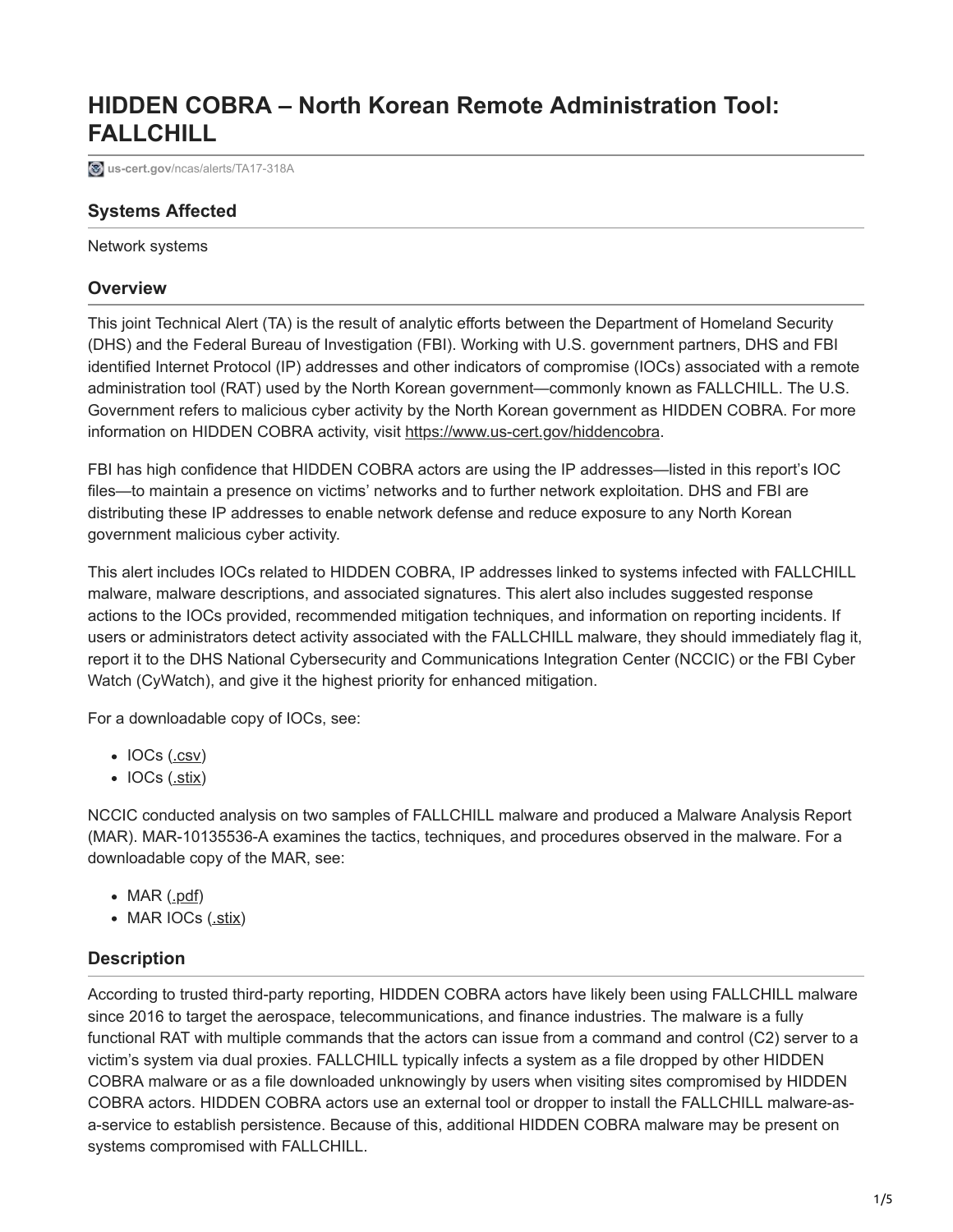During analysis of the infrastructure used by FALLCHILL malware, the U.S. Government identified 83 network nodes. Additionally, using publicly available registration information, the U.S. Government identified the countries in which the infected IP addresses are registered.

# **Technical Details**

FALLCHILL is the primary component of a C2 infrastructure that uses multiple proxies to obfuscate network traffic between HIDDEN COBRA actors and a victim's system. According to trusted third-party reporting, communication flows from the victim's system to HIDDEN COBRA actors using a series of proxies as shown in figure 1.



### Figure 1. HIDDEN COBRA Communication Flow

FALLCHILL uses fake Transport Layer Security (TLS) communications, encoding the data with RC4 encryption with the following key: [0d 06 09 2a 86 48 86 f7 0d 01 01 01 05 00 03 82]. FALLCHILL collects basic system information and beacons the following to the C2:

- operating system (OS) version information,
- processor information,
- system name,
- local IP address information,
- unique generated ID, and
- media access control (MAC) address.

FALLCHILL contains the following built-in functions for remote operations that provide various capabilities on a victim's system:

- retrieve information about all installed disks, including the disk type and the amount of free space on the disk;
- create, start, and terminate a new process and its primary thread;
- search, read, write, move, and execute files;
- get and modify file or directory timestamps;
- change the current directory for a process or file; and
- delete malware and artifacts associated with the malware from the infected system.

# **Detection and Response**

This alert's IOC files provide HIDDEN COBRA indicators related to FALLCHILL. DHS and FBI recommend that network administrators review the information provided, identify whether any of the provided IP addresses fall within their organizations' allocated IP address space, and—if found—take necessary measures to remove the malware.

When reviewing network perimeter logs for the IP addresses, organizations may find instances of these IP addresses attempting to connect to their systems. Upon reviewing the traffic from these IP addresses, system owners may find some traffic relates to malicious activity and some traffic relates to legitimate activity.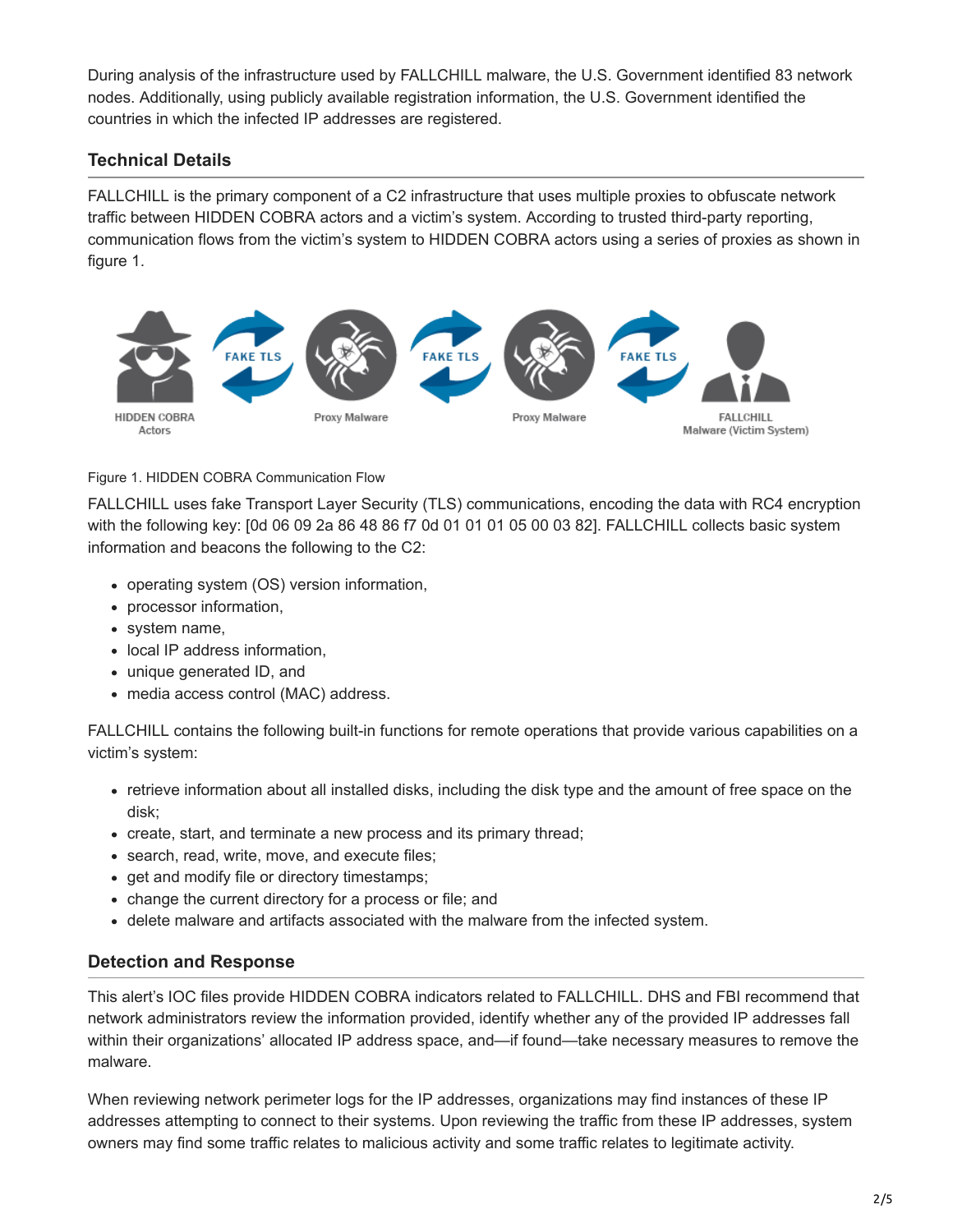### **Network Signatures and Host-Based Rules**

This section contains network signatures and host-based rules that can be used to detect malicious activity associated with HIDDEN COBRA actors. Although created using a comprehensive vetting process, the possibility of false positives always remains. These signatures and rules should be used to supplement analysis and should not be used as a sole source of attributing this activity to HIDDEN COBRA actors.

#### **Network Signatures**

```
alert tcp any any -> any any (msg:"Malicious SSL 01 Detected";content:"|17 03 01 00 08|";
pcre:"/\x17\x03\x01\x00\x08.{4}\x04\x88\x4d\x76/"; rev:1; sid:2;)
```
\_\_\_\_\_\_\_\_\_\_\_\_\_\_\_\_\_\_\_\_\_\_\_\_\_\_\_\_\_\_\_\_\_\_\_\_\_\_\_\_\_\_\_\_\_\_\_\_\_\_\_\_\_\_\_\_\_\_\_\_\_\_\_\_\_\_\_\_\_\_\_\_\_\_\_\_\_\_\_\_\_\_\_\_\_\_\_\_\_\_\_

\_\_\_\_\_\_\_\_\_\_\_\_\_\_\_\_\_\_\_\_\_\_\_\_\_\_\_\_\_\_\_\_\_\_\_\_\_\_\_\_\_\_\_\_\_\_\_\_\_\_\_\_\_\_\_\_\_\_\_\_\_\_\_\_\_\_\_\_\_\_\_\_\_\_\_\_\_\_\_\_\_\_\_\_\_\_\_\_\_\_\_

\_\_\_\_\_\_\_\_\_\_\_\_\_\_\_\_\_\_\_\_\_\_\_\_\_\_\_\_\_\_\_\_\_\_\_\_\_\_\_\_\_\_\_\_\_\_\_\_\_\_\_\_\_\_\_\_\_\_\_\_\_\_\_\_\_\_\_\_\_\_\_\_\_\_\_\_\_\_\_\_\_\_\_\_\_\_\_\_\_\_\_

 $\_$  ,  $\_$  ,  $\_$  ,  $\_$  ,  $\_$  ,  $\_$  ,  $\_$  ,  $\_$  ,  $\_$  ,  $\_$  ,  $\_$  ,  $\_$  ,  $\_$  ,  $\_$  ,  $\_$  ,  $\_$  ,  $\_$  ,  $\_$  ,  $\_$  ,  $\_$  ,  $\_$  ,  $\_$  ,  $\_$  ,  $\_$  ,  $\_$  ,  $\_$  ,  $\_$  ,  $\_$  ,  $\_$  ,  $\_$  ,  $\_$  ,  $\_$  ,  $\_$  ,  $\_$  ,  $\_$  ,  $\_$  ,  $\_$  ,

```
alert tcp any any -> any any (msg:"Malicious SSL 02 Detected";content:"|17 03 01 00 08|";
pcre:"/\x17\x03\x01\x00\x08.{4}\x06\x88\x4d\x76/"; rev:1; sid:3;)
```

```
alert tcp any any -> any any (msg:"Malicious SSL 03 Detected";content:"|17 03 01 00 08|";
pcre:"/\x17\x03\x01\x00\x08.{4}\xb2\x63\x70\x7b/"; rev:1; sid:4;)
```

```
alert tcp any any -> any any (msg:"Malicious SSL 04 Detected";content:"|17 03 01 00 08|";
pcre:"/\x17\x03\x01\x00\x08.{4}\xb0\x63\x70\x7b/"; rev:1; sid:5;)
```
#### **YARA Rules**

The following rules were provided to NCCIC by a trusted third party for the purpose of assisting in the identification of malware associated with this alert.

THIS DHS/NCCIC MATERIAL IS FURNISHED ON AN "AS-IS" BASIS. These rules have been tested and determined to function effectively in a lab environment, but we have no way of knowing if they may function differently in a production network. Anyone using these rules are encouraged to test them using a data set representitive of their environment.

```
rule rc4_stack_key_fallchill
{
meta:
    description = "rc4_stack_key"
strings:
    $stack_key = { 0d 06 09 2a ?? ?? ?? ?? 86 48 86 f7 ?? ?? ?? ?? 0d 01 01 01 ?? ?? ?? ??
05 00 03 82 41 8b c9 41 8b d1 49 8b 40 08 48 ff c2 88 4c 02 ff ff c1 81 f9 00 01 00 00 7c
eb }
condition:
    (uint16(0) == 0x5A4D and uint16(uint32(0x3c)) == 0x4550) and $stack_key
}
rule success fail codes fallchill
{
meta:
    description = "success_fail_codes"
strings:
```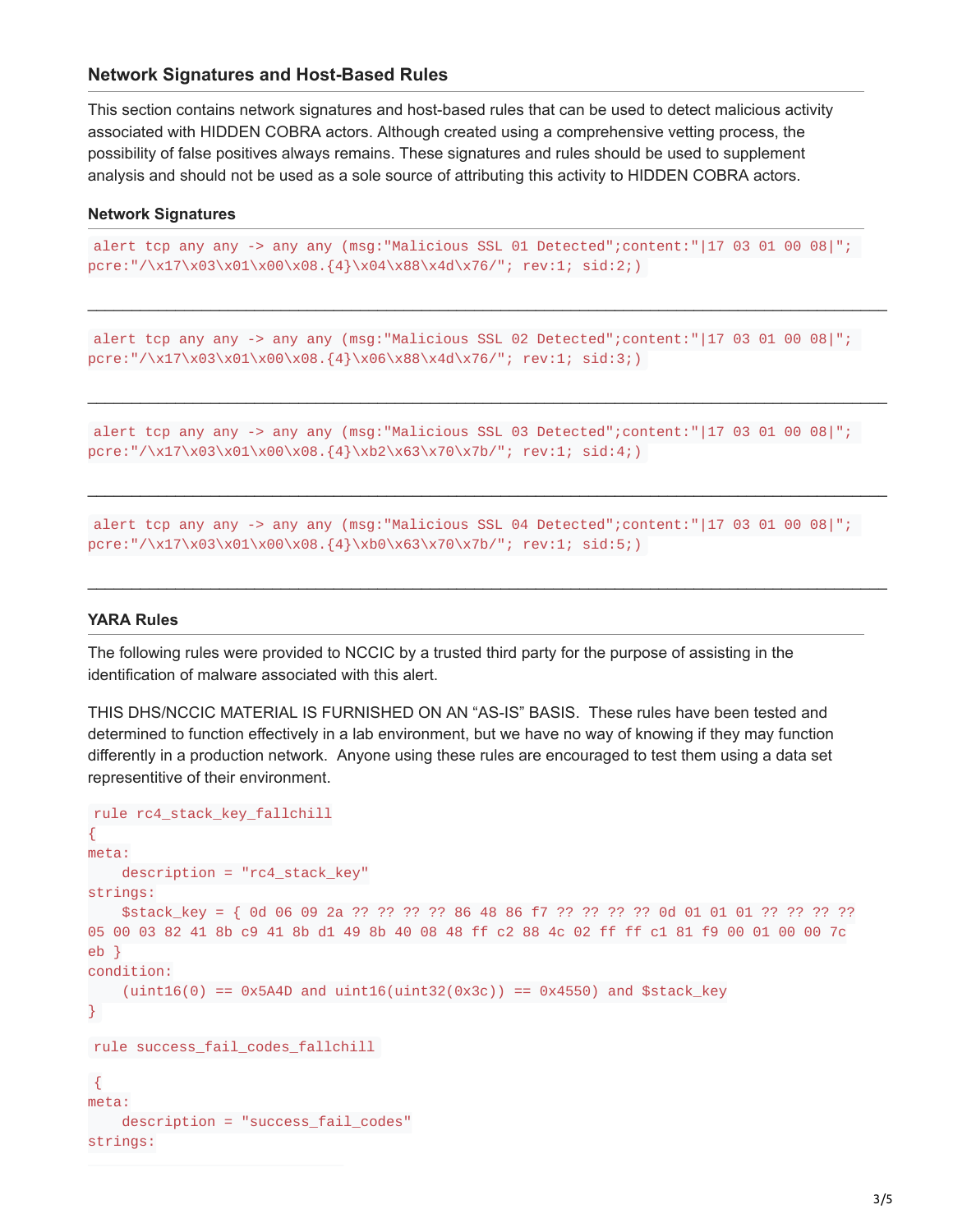```
$s0 = { 68 \ 7a \ 34 \ 12 \ 00 }$s1 = { ba 7a 34 12 00 }
    $f0 = { 68 \space 5c \space 34 \space 12 \space 00 }$f1 = { ba 5c 34 12 00 }
condition:
    (uint16(0) == 0x5A4D and uint16(uint32(0x3c)) == 0x4550) and (($s0 and $f0) or ($s1 and
$f1))
}
```
\_\_\_\_\_\_\_\_\_\_\_\_\_\_\_\_\_\_\_\_\_\_\_\_\_\_\_\_\_\_\_\_\_\_\_\_\_\_\_\_\_\_\_\_\_\_\_\_\_\_\_\_\_\_\_\_\_\_\_\_\_\_\_\_\_\_\_\_\_\_\_\_\_\_\_\_\_\_\_\_\_\_\_\_\_\_\_\_\_\_\_

### **Impact**

A successful network intrusion can have severe impacts, particularly if the compromise becomes public and sensitive information is exposed. Possible impacts include:

- temporary or permanent loss of sensitive or proprietary information,
- disruption to regular operations,
- financial losses incurred to restore systems and files, and
- potential harm to an organization's reputation.

## **Solution**

### *Mitigation Strategies*

DHS recommends that users and administrators use the following best practices as preventive measures to protect their computer networks:

- Use application whitelisting to help prevent malicious software and unapproved programs from running. Application whitelisting is one of the best security strategies as it allows only specified programs to run, while blocking all others, including malicious software.
- Keep operating systems and software up-to-date with the latest patches. Vulnerable applications and operating systems are the target of most attacks. Patching with the latest updates greatly reduces the number of exploitable entry points available to an attacker.
- Maintain up-to-date antivirus software, and scan all software downloaded from the Internet before executing.
- Restrict users' abilities (permissions) to install and run unwanted software applications, and apply the principle of "least privilege" to all systems and services. Restricting these privileges may prevent malware from running or limit its capability to spread through the network.
- Avoid enabling macros from email attachments. If a user opens the attachment and enables macros, embedded code will execute the malware on the machine. For enterprises or organizations, it may be best to block email messages with attachments from suspicious sources. For information on safely handling email attachments, see [Recognizing and Avoiding Email Scams](https://www.us-cert.gov/sites/default/files/publications/emailscams_0905.pdf). Follow safe practices when browsing the web. See [Good Security Habits](https://www.us-cert.gov/ncas/tips/ST04-003) and [Safeguarding Your Data](https://www.us-cert.gov/ncas/tips/ST06-008) for additional details.
- Do not follow unsolicited web links in emails. See [Avoiding Social Engineering and Phishing Attacks](https://www.us-cert.gov/ncas/tips/ST04-014) for more information.

### *Response to Unauthorized Network Access*

**Contact DHS or your local FBI office immediately.** To report an intrusion and request resources for incident response or technical assistance, contact DHS NCCIC ([NCCICCustomerService@hq.dhs.gov](http://10.10.0.46/mailto:NCCICCustomerService@hq.dhs.gov) or 888-282-0870), FBI through a local field office, or the FBI's Cyber Division ([CyWatch@fbi.gov](http://10.10.0.46/mailto:CyWatch@fbi.gov) or 855-292-3937).